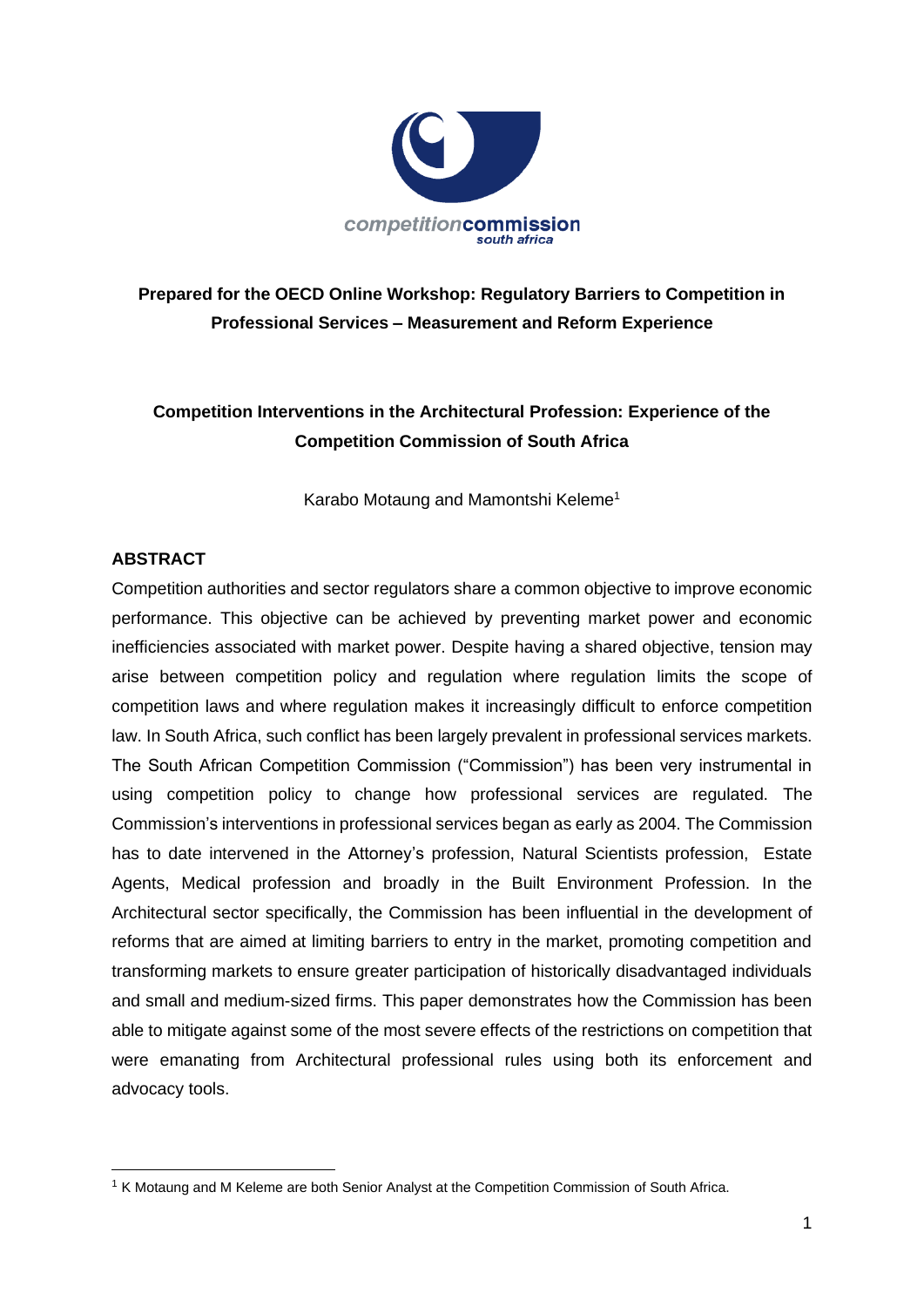### **1. INTRODUCTION**

Competition authorities and sector regulators share a common objective to improve economic performance. This objective can be achieved by preventing market power and economic inefficiencies associated with market power. <sup>2</sup> Competition authorities pursue this objective by ensuring easy entry and exit from the market. The authorities seek to incentivise firms to compete on price, product, and service quality and to not be impeded by regulation. Competition authorities are concerned with ensuring that dominant firms are prevented from acting unfairly in a way that reduces competition.<sup>3</sup> Sector regulators, on the other hand, pursue this objective by regulating market failures. Market failure can be defined as an inability to deliver goods and services to consumers in an efficient manner.<sup>4</sup> Competition policy and regulation are often regarded as the two most important and inter-related areas of regulatory policy. The policies are designed to address market failures within the market system. If used efficiently and complementary to each other, competition policy and regulation can both play a key role in improving the quality of regulation in a particular country, thus creating healthy and competitive markets.<sup>5</sup>

Despite having a shared objective, tension may arise between competition policy and regulation where regulation limits the scope of competition laws and where regulation makes it increasingly difficult to enforce competition law. In South Africa, the tension between competition policy and regulations governing professional services has occupied the spotlight in recent years. Professional services in South Africa have traditionally been highly regulated both by the government and through self-regulation. Many professional services have set up councils or associations, which apply these self-regulations. The statutes that regulate the professional services are embedded in terms that empower the councils or associations to (i) determine professional fees that registered professionals are entitled to charge for their work and (ii) identify the scope of work for every category of registered persons within the profession. It is widely recognised, however, that such regulation is not without cost to consumers. Such regulations impact competition through their effects on the structure of the relevant professional market and the market conduct of professional practitioners.

<sup>2</sup> HILKE, J. C. (2006). Improving Relationships Between Competition Policy and Sector Regulation. Fourth Meeting of the Latin American Competition Forum. San Salvador. 11 – 12 July 2006.

<sup>3</sup> DUNNE, N. (2015). Competition Law and Economic Regulation: Making and Managing Markets. Cambridge University Press.

<sup>4</sup> CRAMPTON, P. (2002). Striking the Right Balance Between Competition and Regulation: The Key Learning from our Mistakes. APEC-OECD Co-operative Initiative on Regulatory Reform: Third Workshop. Jeju Island, Kores. 16 – 17 October 2002.

<sup>5</sup> DUNNE, N. (2015). Competition Law and Economic Regulation: Making and Managing Markets. Cambridge University Press.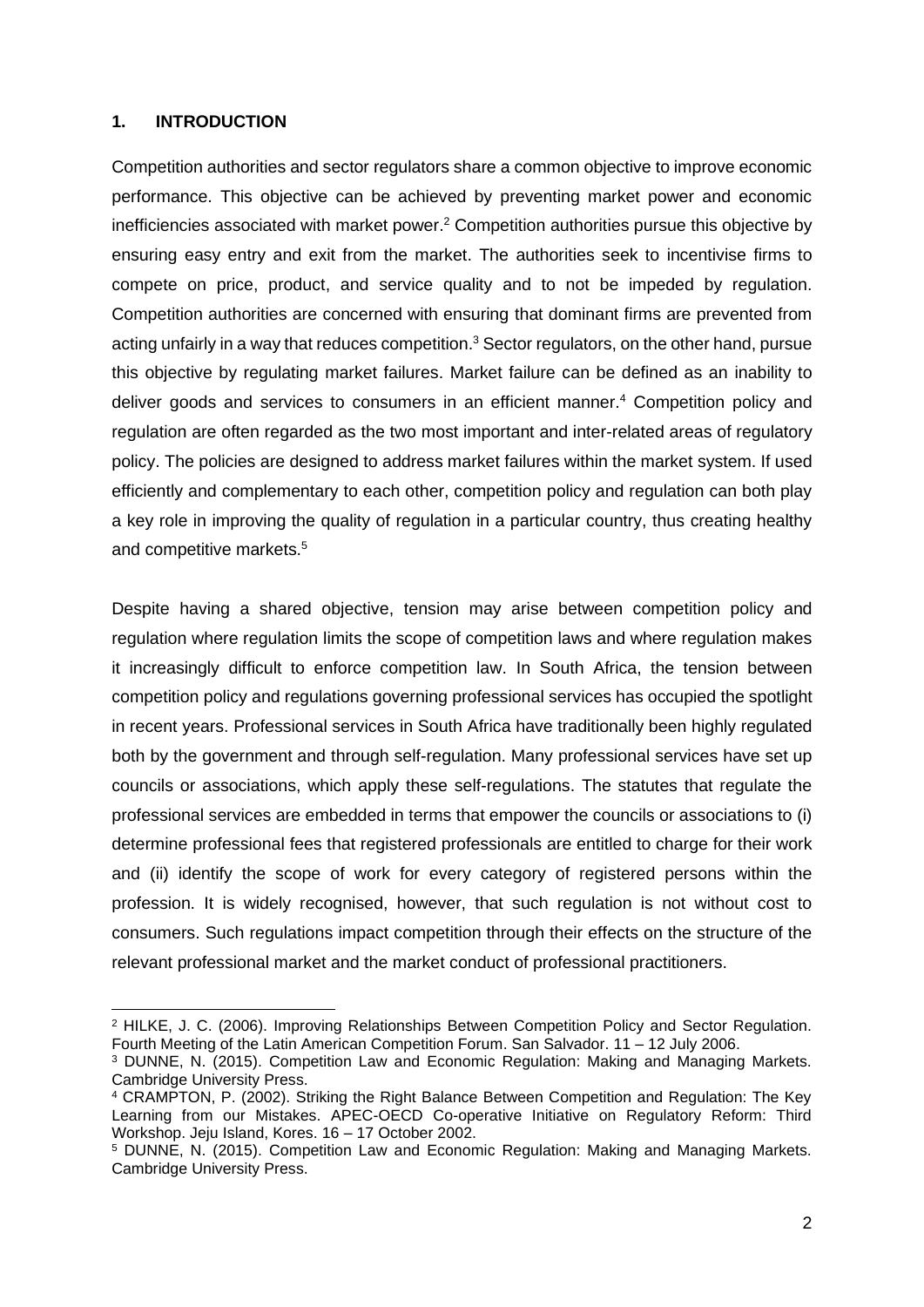The Competition Commission of South Africa (Commission) has been very instrumental in using competition policy to change how professional services are regulated. The Commission's interventions in professional services began as early as 2004 when it launched an investigation into the conduct of the Institute of Estate Agents of South Africa (IEASA).<sup>6</sup> The Commission established that IEASA recommended a commission on sales of houses, semi-detached units, residential sectional titles and share block units at 7.5% of the sale price. The recommended commission was published in the IEASA tariff book which was accessible to all members of IEASA. The Commission found that the publication of tariffs was anticompetitive and restricted agents to negotiate their own fees. This matter was resolved by way of a consent order wherein IEASA agreed to cease publishing the recommended tariffs and allows member to determine their own tariffs. In the same period, the Commission received an exemption application from the Law Society of South Africa (LSSA) on behalf of four<sup>7</sup> statutory provincial law societies.<sup>8</sup> The exemption application was brought in respect of the following main categories of the Attorneys' professional rules: rules on professional fees; reserved work; organisational forms and multi-disciplinary practices; and advertising, marketing, and touting. The Commission found the rules had the effect of substantially lessening or preventing competition. In May 2012, the LSSA entered into an agreement with the Commission and undertook to consider the competition issues raised and to engage with the Commission when drafting new rules for the legal profession.

The Commission intervened in the healthcare profession when the Health Professions Council of South Africa (HPCSA) filed an application for the exemption of some of its ethical rules in 2008.<sup>9</sup> The rules for which an exemption is sought are categorised as follows: rules dealing with advertising; rules dealing with corporate structures and rules dealing with behavioural issues. Here , the Commission found that the rules did not qualify to be granted an exemption. The Commission however found that some of the rules were justified but recommended the HPCSA to consider other less restrictive ways of achieving its objectives. In 2018, the Commission was requested to provide commentary on the Natural Scientist Professions Bill (NPS Bill). In particular, the Commission provided comments on (i) the identification of scope of practice and competencies; and (ii) professional conduct and rules. In its response, the Commission emphasised the importance of recognising the principles of competition in the process of determining the scope of practice and competencies. The Commission highlighted the importance of ensuring that such processes incorporate elements of fairness,

<sup>6</sup> Competition Commission, Case Number:2004May998.

<sup>7</sup> The Law Society of the Northern Province, The Law Society of the Cape of Good Hope, The Law Society of the Free State and the Law Society of Kwa-Zulu Natal.

<sup>8</sup> Competition Commission, Case Numbers: 2004Jul1127 and 2005Nov1927.

<sup>9</sup> Competition Commission, Case Number: 2008Jan3456.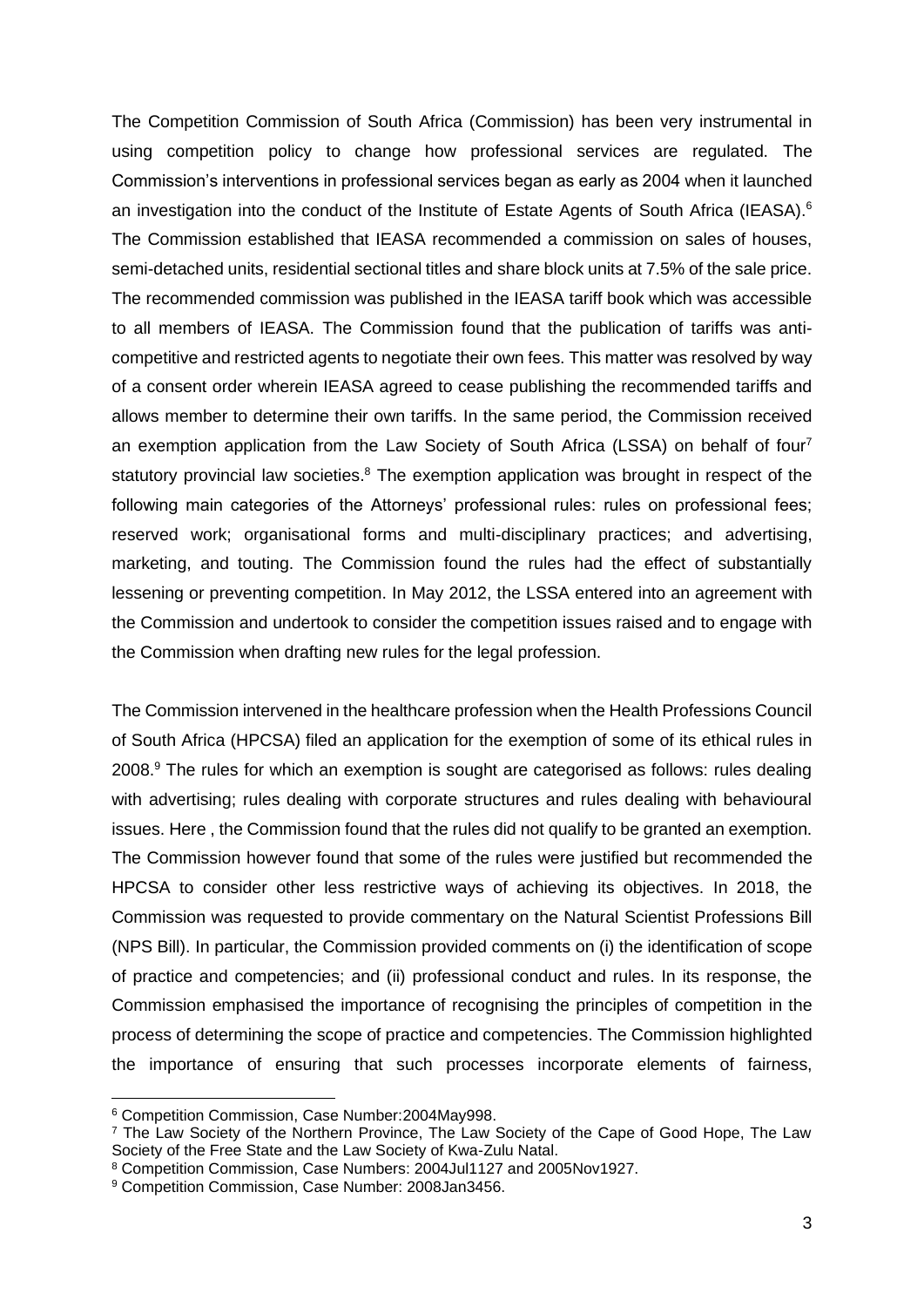transparency, equity, access and openness. The Commission also encouraged wide consultation with all professionals, regardless of their affiliation to sector associations.

The Commission has also intervened in the Built Environment profession. More specifically, the Commission have intervened in the Property Valuers profession, the Landscape profession, the Project and Construction Management profession, the Engineering profession and the Architectural profession. In the Architectural profession specifically, the Commission has been influential in the development of reforms that are aimed at limiting barriers to entry in the market, promoting competition and transforming markets to ensure greater participation of historically disadvantaged individuals and small and medium-sized firms. This paper demonstrates how the Commission has been able to use competition advocacy to mitigate against some of the most severe effects of restrictions on competition that were emanating from Architectural professional rules.

This paper is organised as follows: Section 2 provides an overview of the regulatory framework in the Architectural profession. Section 3 sets out the competition issues in the Architectural profession that have emanated from regulations. Section 4 demonstrates how the Commission has been able to influence reforms in the Architectural profession through competition advocacy. Section 5 concludes.

### **2. THE REGULATORY FRAMEWORK IN THE ARCHITECTURAL PROFESSION**

The Council for the Built Environment Act, 43 of 2000 (CBE Act) establishes the Council for the Built Environment (CBE) as the overarching body within the built environment. CBE is responsible for coordinating the activities of the six professional councils including the South Africa Council for the Architectural Professions (SACAP).<sup>10</sup> The Architectural Profession Act, 44 of 2000 (Architectural Act) specifically establishes SACAP as the body responsible for providing the registration of architectural professionals and regulating the architectural profession. SACAP is an autonomous structure whose mandate is complementary to that of the CBE.

The Architectural Act introduced registration of Professional Architects; Professional Senior Architectural Technologists; Professional Architectural Technologists; and Professional

<sup>&</sup>lt;sup>10</sup> The other councils include: the South African Council for the Quantity Surveying Profession ("SACQSP"), the South African Council for Property Valuers Profession ("SACPVP"); the South African Council for the Landscape Architectural Profession ("SACLAP") and the South African Council for the Project and Construction Management Professions ("SACPCMP"); the Engineering Council of South Africa ("ECSA") and the South Africa Council for the Architectural Professions ("SACAP").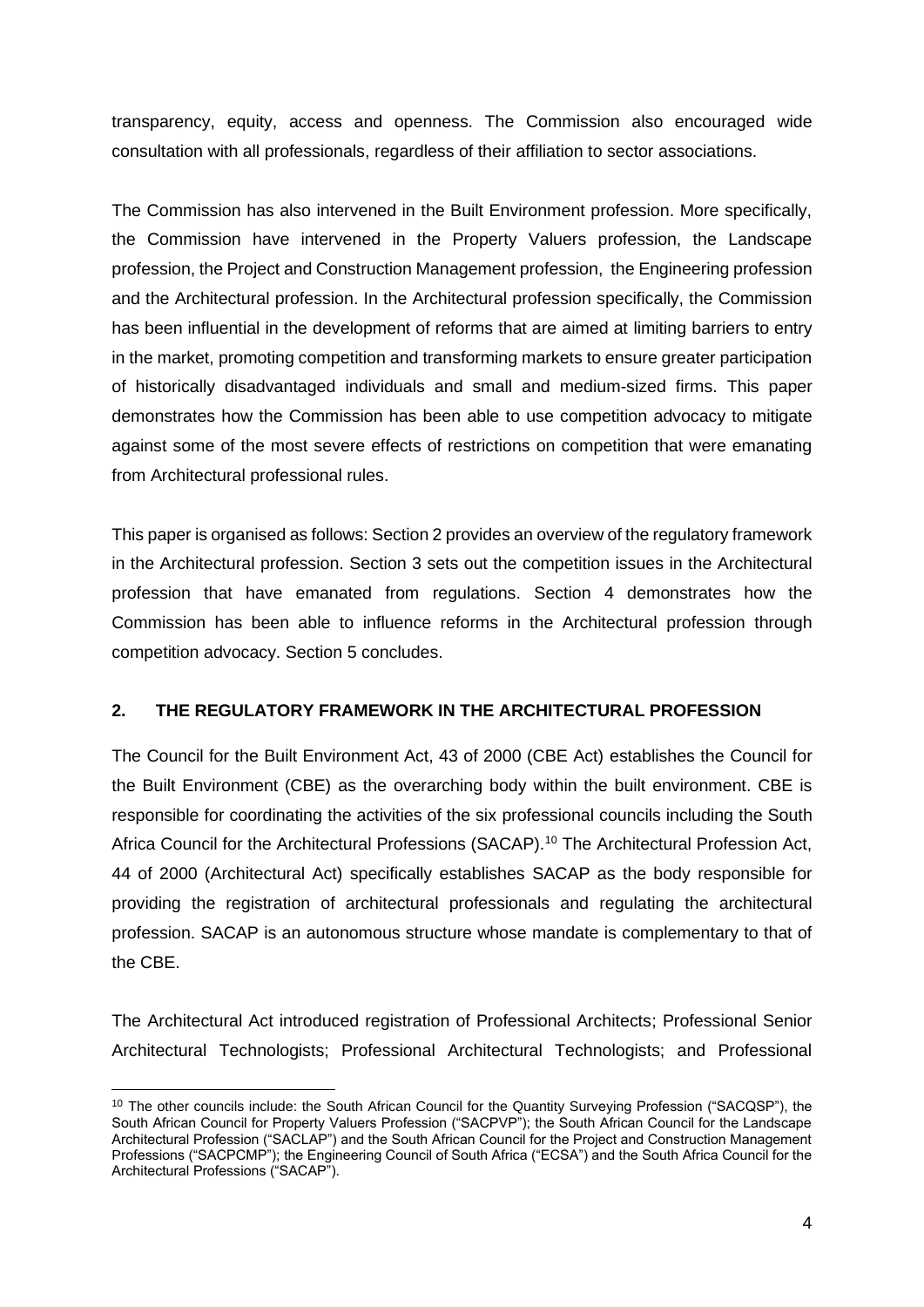Architectural Draughtspersons. The Architectural Act also introduced the identification of work for each category of registered persons.

The identification of work for each category of registered persons is aligned to the training programmes of Architectural Learning Institutions which are accredited by SACAP. Therefore, persons are registered in the architectural profession based on experience or qualifications obtained from these institutions. 11

Section 20 of the CBE Act impels CBE to determine the Identification of Work (IDoW) policy for the different categories of registered persons and identify the scope of work for every category. The IDoW policy is developed to regulate the work that the professionals are allowed to undertake based on their skills and competencies. In respect of the Architectural profession, the policy sets out the qualifications and skills requirements for the performance of architectural work and details the kinds of construction work that can be undertaken under each category. In terms of Section 26 (2) of the Architectural Act, SACAP is required to consult with and submit recommendations to the CBE on the scope of work that has been identified for every category of registered persons in the Architectural profession. However, in exercising its powers and carrying out certain functions, the CBE has a legislative obligation to liaise and consult with the Commission to ensure that the implementation of industry standards and legislations, including the IDoW, do not impose anticompetitive practices or restrict competition in the market.

Neither the CBE nor SACAP have a specific mandate to regulate competition in the built environment or Architectural profession. The Competition Act, 89 of 1998 (Competition Act) establishes the Commission as the body responsible for regulating competition in South Africa. Section 3(1) of the Competition Act expressly states that the Competition Act applies to all economic activity within South Africa.

Schedule 1 of the Competition Act requires the professional association to apply for an exemption provided they satisfy certain criteria. The Competition Act empowers the Commission to exempt (all or part of) the rules of a professional association if such rules contain a restriction that has the effect of substantially preventing or lessening competition in a market. The Competition Act defines professional rules as "rules regulating a professional association that are binding on its members." The Competition Act explicitly lists the Acts which contain such rules and to which the Competition Act applies. The Architectural Act<sup>12</sup> is

<sup>11</sup> SOUTH AFRICA. South African Council of Architectural Profession. Board Notice 27 of 2021. The Identification of Work for the Architectural Profession. Government Gazette No. 44505: 2021.

<sup>&</sup>lt;sup>12</sup> The Competition Act lists the pre-2000 Architects Act however the applicability remains.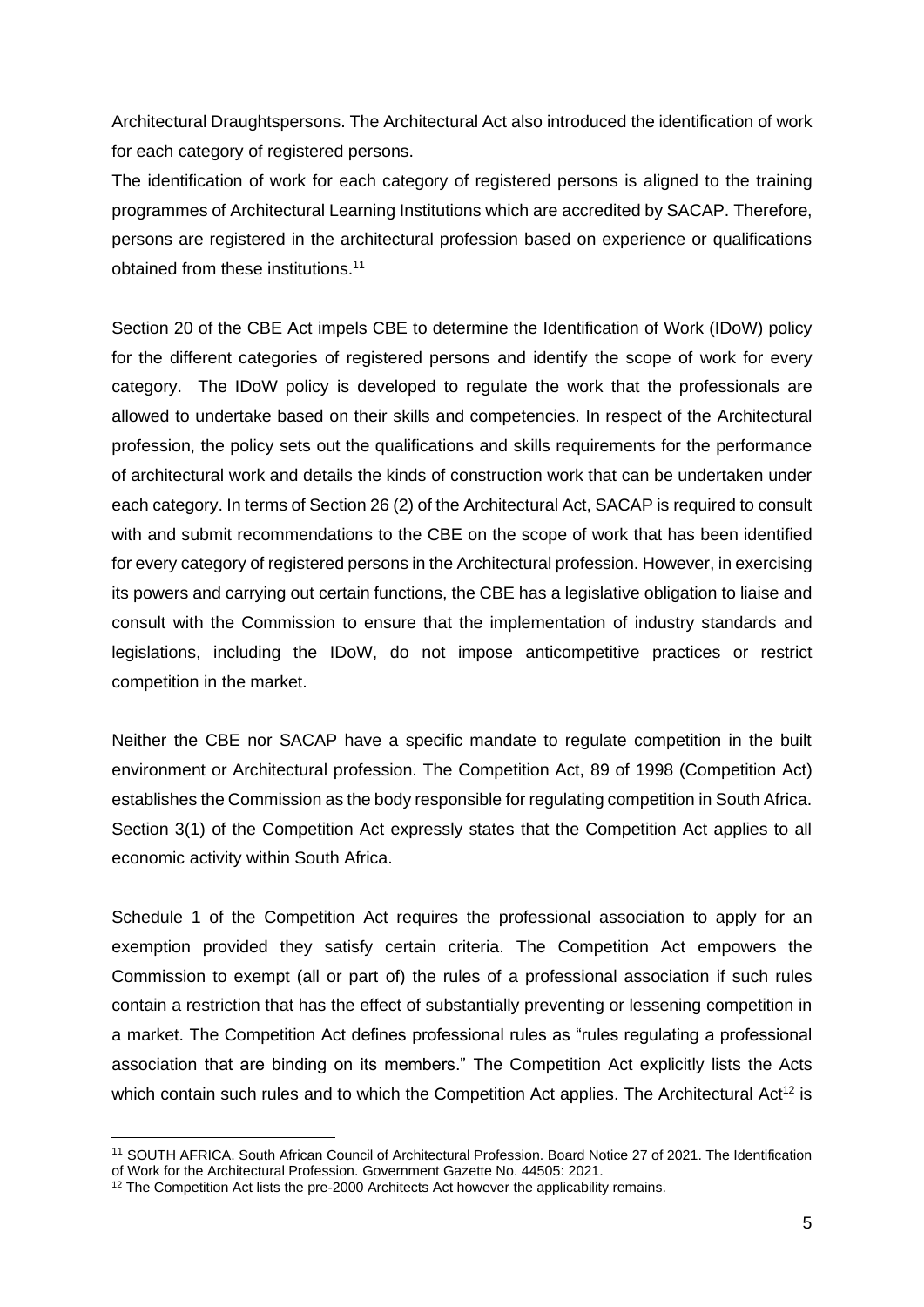one such Act that has been included in the list. There is thus no dispute about the applicability of the Competition Act to the activities of Architectural professionals and more broadly the built environment professionals.

### **2.1. EXEMPTION APPLICATIONS**

In 2011 the Commission received exemption applications from the CBE on behalf of the professional councils in the built environment including the SACAP. The exemption applications were divided into two parts. The first category of the exemption application related to the IDoW which identifies and categorises the types of work that can be undertaken by registered Architectural professionals based on their educational level, relevant experience, skills level, and record in continuing professional development. <sup>13</sup>

In assessing the exception application, the Commission found that the IDoW created different categories of registration and allocated work to those categories. In terms of the IDoW, Architectural professionals could not undertake work outside their area of registration, even though they were competent to do such work. The IDoW reserved high complex work for Professional Architects and Professional Senior Architectural Technologists while Professional Architectural Technologists and Professional Architectural Draughtspersons, who are registered in the lower categories, are only allowed to undertake work of low sensitivity and complexity and consequently of low value. The Commission was concerned that the exclusion of Professional Architectural Technologists, and Professional Architectural Draughtspersons was not based on their level of competency or skills, but rather because they were not registered in the categories of Professional Architects or Professional Senior Architectural Technologists.

The Commission found that the IDoW was anti-competitive and that its implementation would be in contravention of the Competition Act. Amongst others, the Commission found that the restrictions imposed by the IDoW had some element of market allocation. The Commission found that, in creating different categories of registrations, the IDoW would divide the market by allocating service providers. Market allocation is regarded as one of the most severe contraventions in competition law and is a per se a violation in terms of section 4(1)(b)(ii) of the Competition Act. The Commission was concerned that allocating markets, would not only be harmful to professionals but would also harm consumers. The Commission was of the view

<sup>13</sup> Competition Commission, Case Numbers: 2011Oct0287, 2011Oct0288, 2012May0254; 2012May0255, 2012May0256 and 2014Apr0123.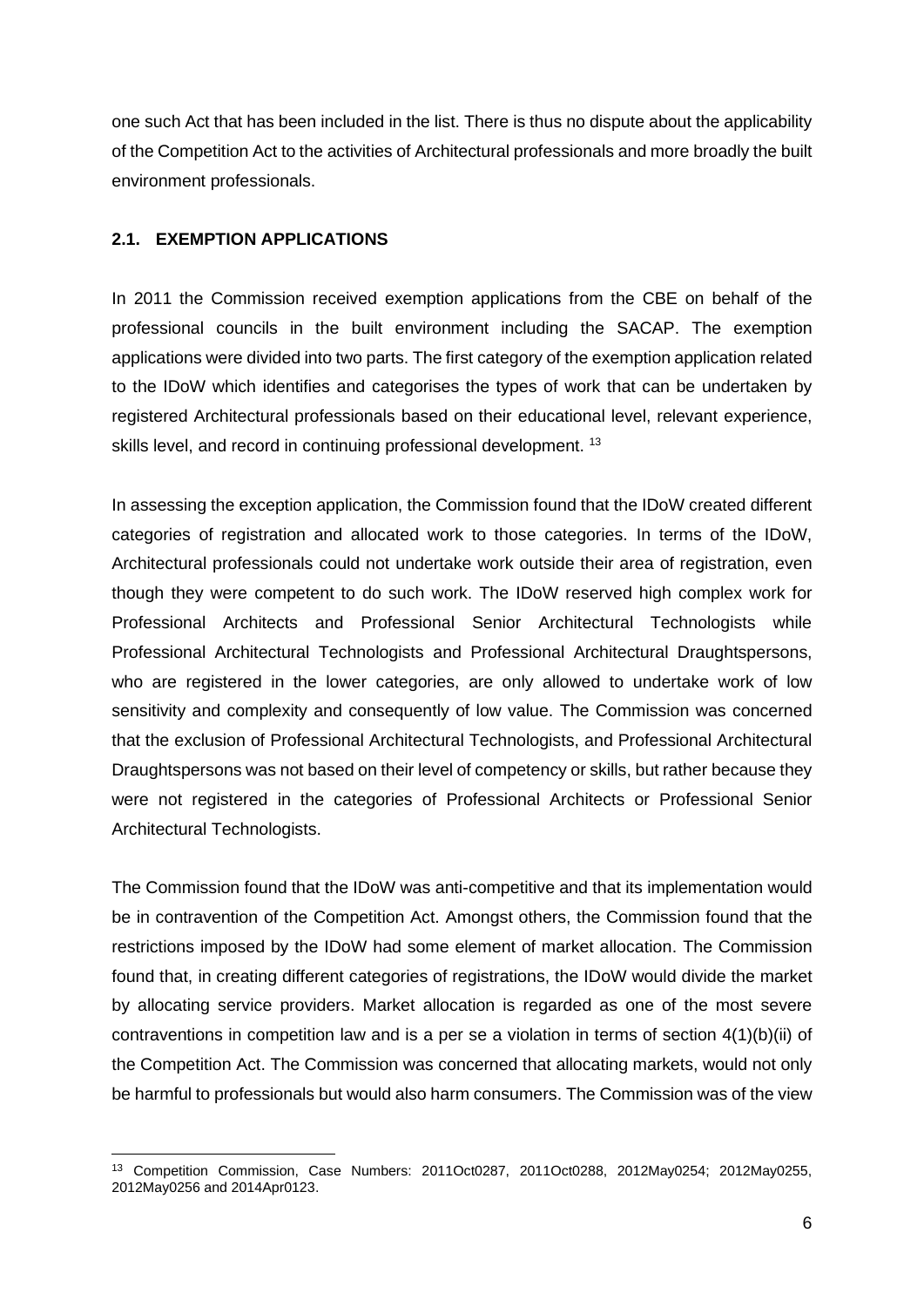that such allocation would limit the number of service providers in the market, resulting in high demand and less supply and consequently limiting the choice of consumers and raising prices for Architectural services.

The Commission rejected the exemption application on the basis the implementation of the IDOW policy would (i) eliminate competition between registered and unregistered architectural persons; (ii) eliminate competition between registered Architectural professionals and other professionals registered under CBE; (iii) eliminate competition between registered Architectural professionals and professionals outside the built environment; and (iv) elimination of competition between different Architectural categories.

While the Commission recognised the importance of regulating professional services to address market imperfections, the Commission has always held the position that the outcomes desired could be achieved through less exclusionary regulatory methods.

The second category of the exemption application related to the publication of professional guidelines fees.<sup>14</sup> The application was based on the premise that professional guidelines fees were necessary to maintain professional standards. In its investigation, the Commission found that the existence of professional guidelines fees would cause professional fees to converge towards the recommended fees thereby reducing price competition between professionals and consequently resulting in higher prices to the detriment of consumers. The Commission also found that professional guidelines fees could enable competitors to guess the fee that would be charged by its competitors when tendering and therefore were more likely to use this indication to excessively discount in order to win tenders.

While the Commission acknowledged that an imbalance in knowledge and experience exists between professionals on the one hand and their clients on the other and that issues of excessive discounting were a concern, the Commission was of the view that alternative mechanisms, other than professional guidelines fees, could help address the aforementioned imbalance and predation. The Commission rejected the exemption application.

<sup>14</sup> Competition Commission, Case Numbers: 2014Jan0026, 2014Feb0033, 2014Feb0035, 2014Mar0095, 2014Jun0280 and 2014Jul0371.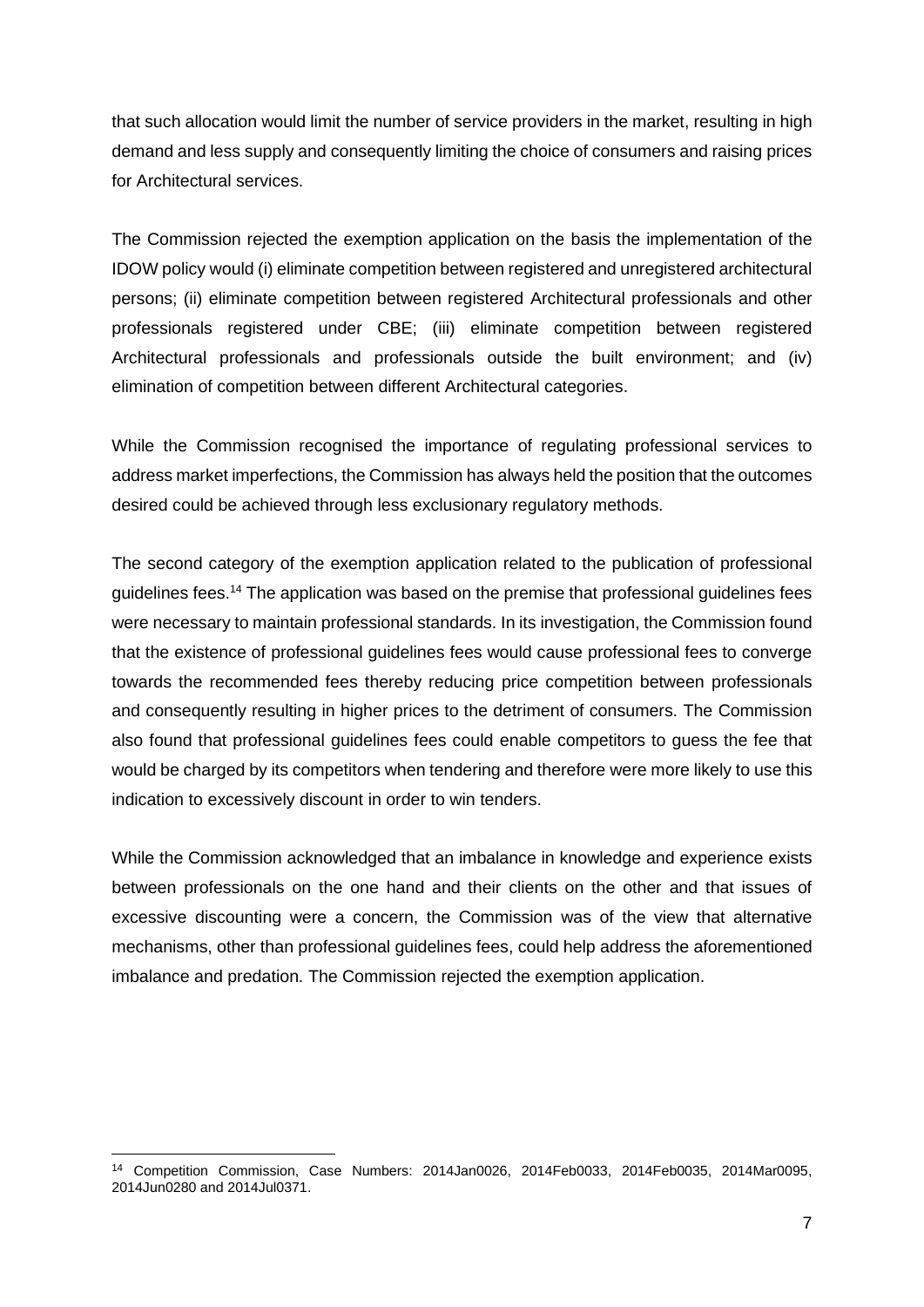### **3. COMPETITION ISSUES IN THE ARCHITECTURAL PROFESSION EMANATING FROM REGULATION**

SACAP disagreed with the Commission's decision to reject the exemption applications and sought to appeal the decision to the Competition Tribunal. SACAP argued that publishing the IDoW was in line with the powers conferred onto it by Parliament on the scheme of the Architectural Act and the CBE Act. SACAP further argued that they had met all the statutory requirements, including consulting the Commission and thus they were obligated to publish the IDoW. SACAP proceeded to publish the IDOW in 2019, in complete disregard of the Commission's decision.

Following the publication of the IDoW in 2019, the Commission was inundated with complaints against SACAP from its own members, and in particular, Professional Architectural Draughtspersons.<sup>15</sup> The complainants alleged that the IDoW was exclusionary in that it prevented Professional Architectural Draughtspersons from undertaking complex projects which they were previously able to undertake. The Complainants alleged that the IDoW reserved complex projects exclusively for Professional Architects and Professional Senior Architectural Technologists in contravention under section 8(c) of the Competition Act.

The complaints highlighted the precise issues the Commission had anticipated would arise from the implementation of the IDoW when it assessed the exemption applications. While the Commission recognised the mechanisms introduced to enable Professional Architectural Technologists and Professional Architectural Draughtspersons to continue to undertake work that was not identified for their category or to move up to higher categories, the Commission was of the view that the application fees related to these mechanisms were excessive and placed an additional cost burden on the professionals in these categories. The Commission was of the view that these additional costs would render Professional Architectural Technologists and Professional Architectural Draughtspersons uncompetitive relative to professionals in higher categories and would induce clients not to deal with professionals in lower categories. The Commission found that the conduct was exclusionary and in contravention of section 8(d)(i) and or 8(c) of the Competition Act.

<sup>15</sup> Competition Commission, Case Numbers: 2019Feb0043, 2019Mar0009, 2019Mar0012, 2019Mar0014, 2019Apr0016 and 2019Apr0022.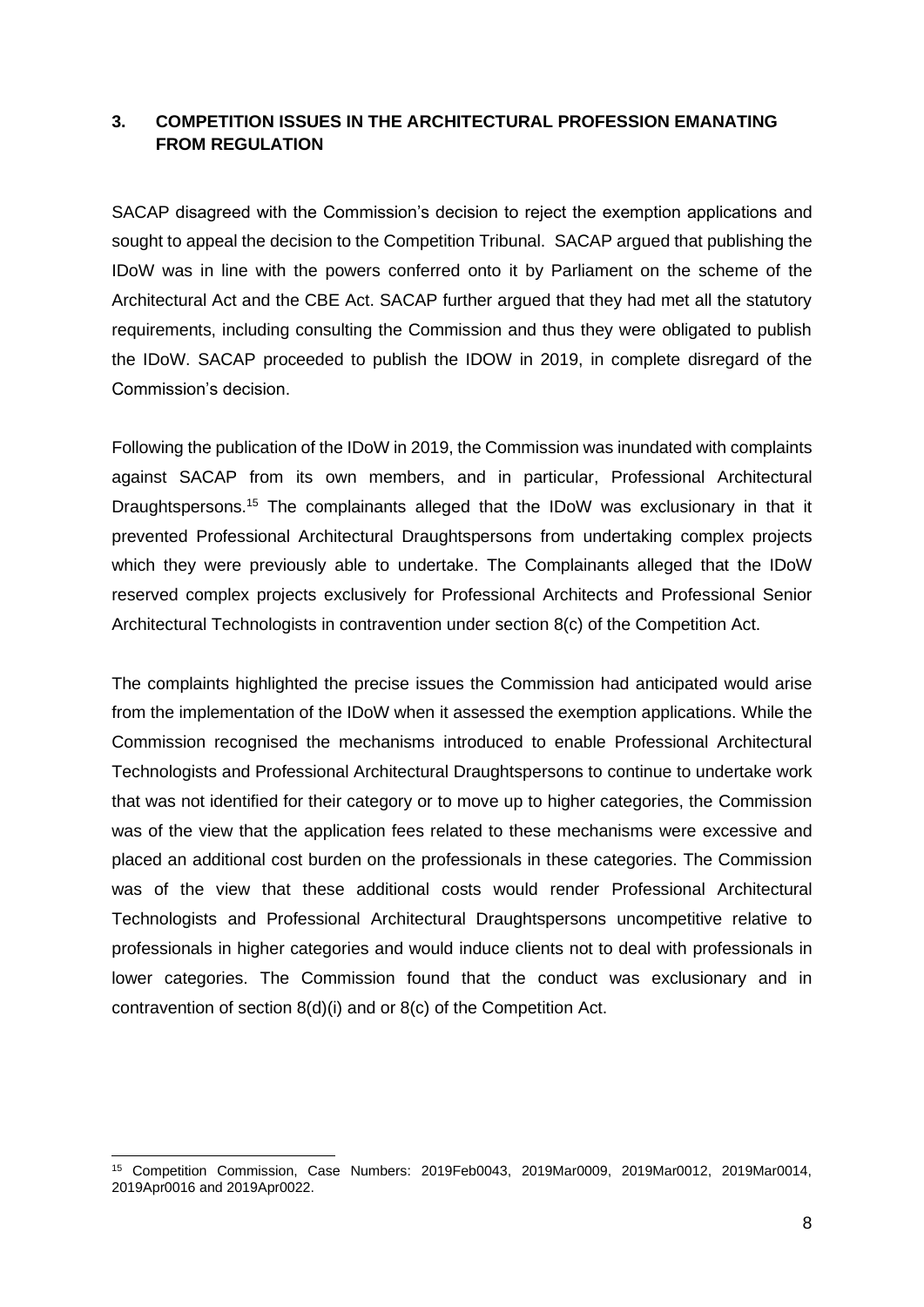### **4. COMPETITION ADVOCACY FOR REGULATORY REFORM**

In exercising its powers to reject the exemption applications of SACAP, the Commission was clear about the applicability of the Competition Act to the Architectural profession. The CBE Act appears to obligate the CBE to act in compliance with the Competition Act or at the very least, to consider competition laws in exercising its powers and functions. The complaints against SACAP presented an opportunity for SACAP to once again engage the Commission with a view of finding an amicable solution that would address the competition and transformation concerns that the Commission had identified when assessing the exemption application. For SACAP these engagements became important to enable to (1) implement the IDOW in a manner that is inclusive and that promotes adequate competition in the market and (2) determine guideline professional fees in a manner that does not contravene the Competition Act.

## **4.1. ADVOCATING FOR REDUCED APPLICATION FEES TO PROMOTE ENTRY AND COMPETITION**

To address the competition issues raised by the Commission, SACAP introduced mechanisms that would enable professionals to (i) continue doing work outside of their category of registration and (ii) move up to higher categories. These mechanisms include:

- (i) Recognition of Prior Learning: This mechanism recognises prior learning and provides an opportunity for registered professionals who do not have a formal qualification but have an informal qualification to perform architectural work.
- (ii) The Special Consent: This mechanism grants permission to registered professionals who have made an application to do a type of project that is not identified for their category of registration.
- (iii) The Special Limited Dispensation: This mechanism enables registered persons in lower categories to continue to perform work outside of their category of registration for one year from the date of the publication of the IDOW policy.
- (iv) The Transitional Provision: This mechanism enables registered professionals to continue to practice work outside of their category of registration until the effective date of the publication of the Identification of work policy.

These mechanisms are subjected to an application process for which application fees are payable. One of the Commission's concerns, was that the application fees were too high and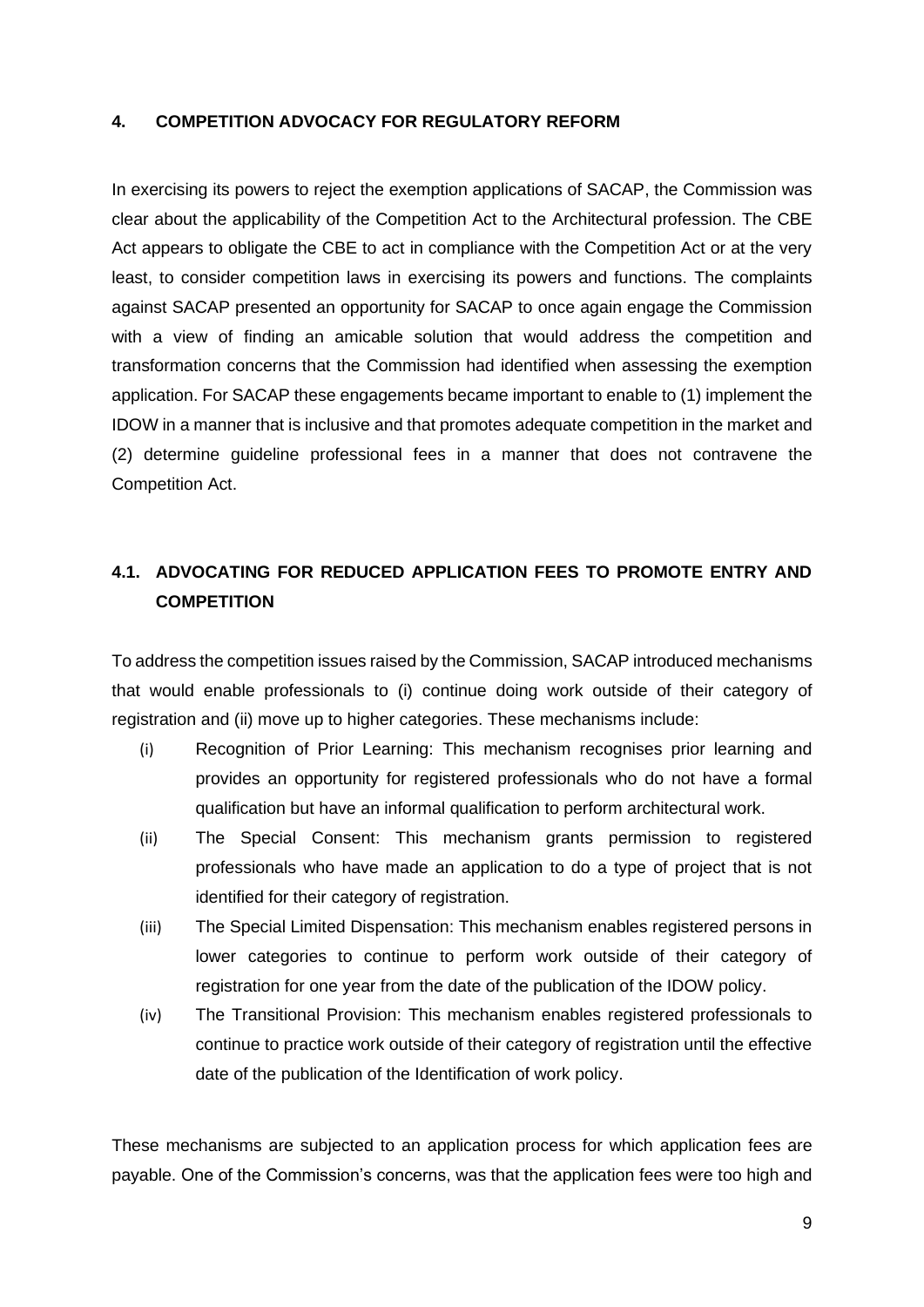posed a significant financial barrier particularly for Small and Medium sized enterprises who are already subjected to annual and other ad hoc fees associated with practicing as a registered architect. The Commission engaged SACAP to revise the fees in order to afford as many professionals as possible the opportunity to utilise the proposed mechanisms and improve competition in the market. Following numerous engagements, SACAP was able to significantly reduce the application fees. Table 1 below shows the application fees as they were in 2020 prior to the Commission's intervention and the revised fees following the Commission's intervention.

| RECOGNITION OF PRIOR LEARNING (RPL) ASSESSMENT                                                               | 2020                   | 2021                                                         |
|--------------------------------------------------------------------------------------------------------------|------------------------|--------------------------------------------------------------|
| Professional Senior Architectural Technologist (PSAT) to<br>Professional<br>Architect (PrArch)               | R <sub>14</sub> 000.00 | R7 000                                                       |
| Professional Architectural Technologist (PAT) to Professional<br>Senior<br>Architectural Technologist (PSAT) | R <sub>12</sub> 000,00 | R4 000                                                       |
| Professional Architectural Draughtsperson (PAD) to Professional Architectural<br>Technologist (PAT)          | R9 000.00              | R <sub>2</sub> 500                                           |
| <b>Special Consent and Limited Special Dispensation</b>                                                      |                        |                                                              |
| Application / Assessment                                                                                     | R9 000.00              | <b>R7 000 PSAT</b><br><b>R4 000 PAT</b><br><b>R2 500 PAD</b> |

#### **Table 1: SACAP SCHEDULE OF FEES**

*Source: SACAP<sup>16</sup>*

# **4.2. ADVOCATING FOR A TRANSPARENT AND EFFECTIVE DETERMINATION OF PROFESSIONAL GUIDELINE FEES**

Guideline professional fees remain a contentious issue for the Commission. Notwithstanding, the Commission acknowledges that it may be advantageous for consumers and the government to have access to accurate information about the prices of different architectural services in order to address the risks related to over and under-charging. One of the Commission's concerns regarding professional guideline fees is the method used to determine the fees which involve discussions between registered professionals in contravention of the Competition Act. SACAP has undertaken reforms aimed at addressing the competition concerns raised by the Commission regarding the determination of professional guideline

<sup>16</sup> Available online: [https://www.sacapsa.com/services/recognition-of-prior-learning.](https://www.sacapsa.com/services/recognition-of-prior-learning)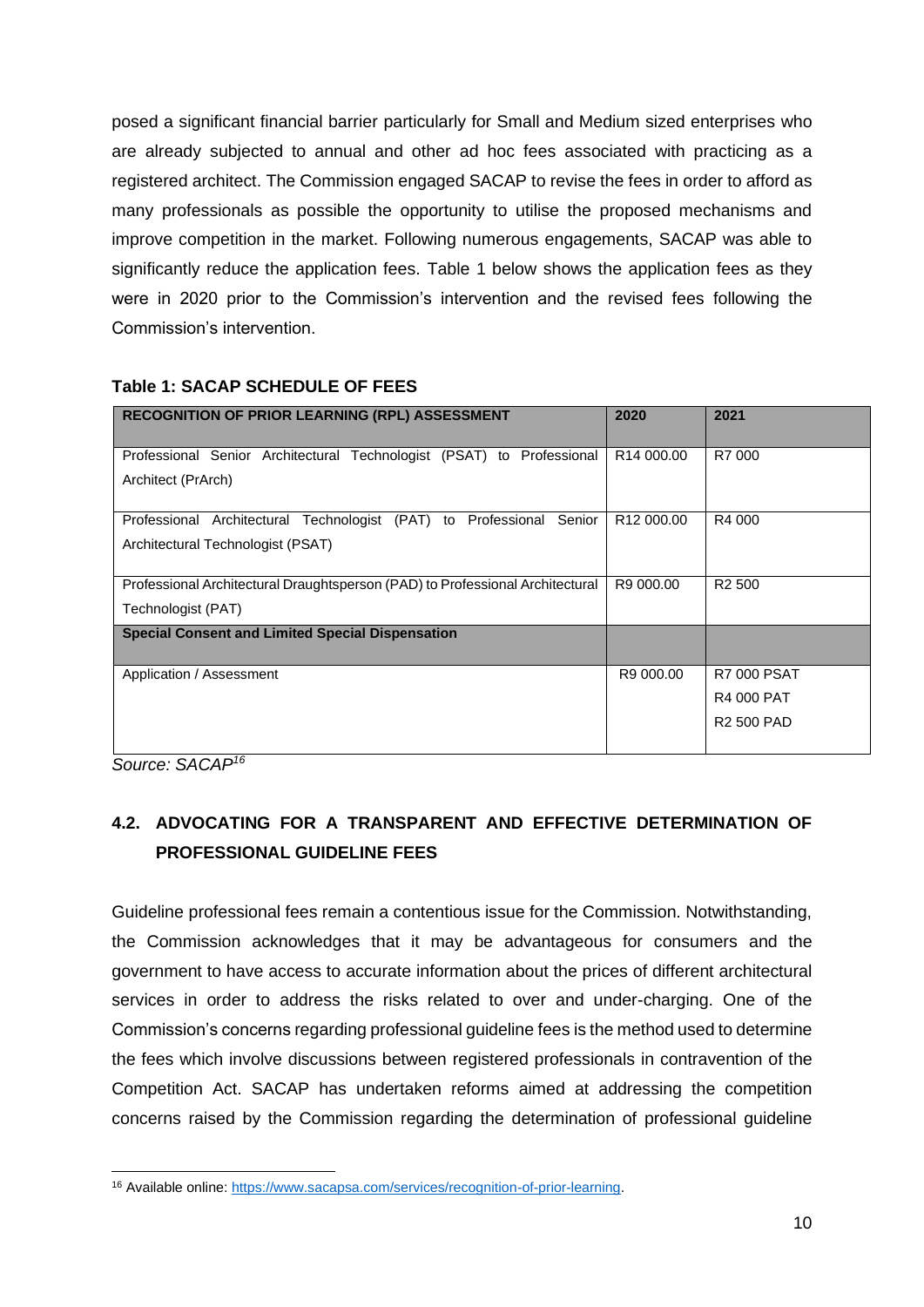fees. These reforms include: (i) the use of a third-party service provider not affiliated with SACAP to determine the guideline fee and (ii) the use of actual fees charged by registered professionals plus the costs of providing architectural services to determine the fee.

These revisions are aimed at ensuring that the process of determining professional guideline fees is transparent, efficient, and effective and that the guidelines do not restrict competition in the market. The Commission remains concerned that the professional guideline fees may result in a convergence of fees by registered professionals toward the guideline (recommended) fee which could be much higher than what could be determined through a competitive process. To manage this concern, the Commission will monitor the impact of the professional guideline fees. Such monitoring could entail an assessment of fees charged by professionals for different types of architectural projects. SACAP will submit survey data annually to the Commission for 3 years.

#### **4.3. ADVOCATING FOR EVEN GREATER REFORMS**

While these efforts have been welcomed by the Commission, the complaints revealed that there were more issues in the market which call for policy reforms. One such issue relates to the exclusion of unregistered persons. The IDOW policy only allows registered professionals to undertake architectural work identified for their category of registration. This provision excludes unregistered persons from participating in the market in competition with the registered professionals. Engagements with various stakeholders within this sector have revealed that there are many barriers – both systematic and financial, pertaining to the registration itself, that makes it difficult for people to register including annual fees and other ad hoc costs.

Another concern relates to issues of varying qualifications of students that emerge from the various types of institutions of higher learning in South Africa. The IDOW policy recognises prior learning as an important tool that would enable registered professionals who do not have formal qualifications but have informal qualifications to perform architectural work. The policy however still largely bases educational competence on specific qualifications and National Qualifications Framework levels that are obtainable only from some Institutions of Higher Learning. Professionals with varying qualifications not recognised by SACAP but who may have the same educational competence are excluded from participating in the market further limiting potential competition.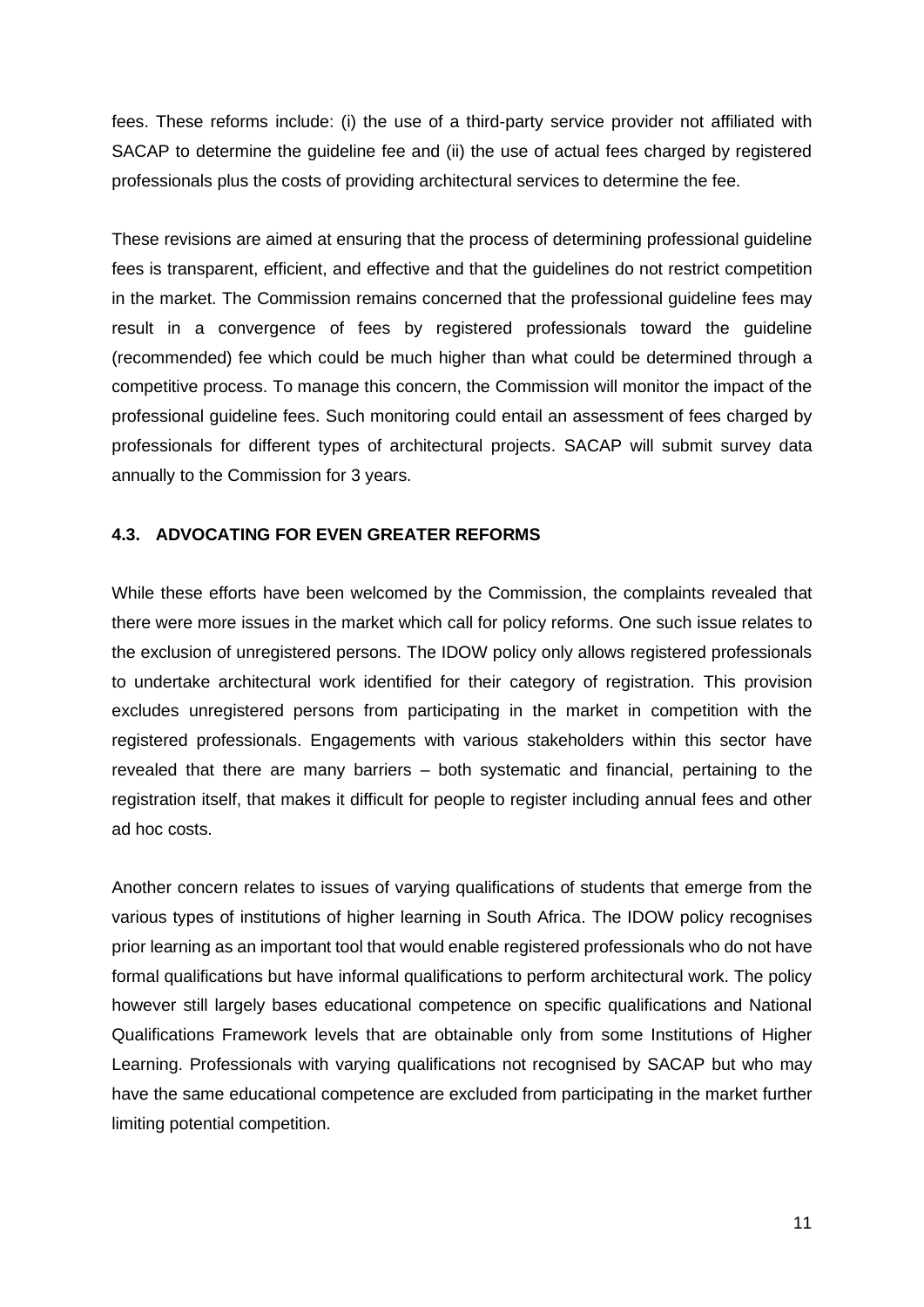The applications for undertaking work outside of a particular category of registration are assessed by a Panel of Assessors within the prescripts of the Architectural Act. Panel membership is open to all members of the public, including Architectural professionals. Interested persons are invited to apply and a normal process of shortlisting is followed. The Commission however, found that the majority of the panellists on SACAP's Panel are Council members. This raises significant concerns for the Commission as the recommendation to approve or reject the applications is made by the Panel of Assessors while the final decision is taken by the Council. The concerns of the Commission are that due to the composition of the panel, the objectivity of this process becomes questionable since Council members are practicing professionals themselves and may have incentives to restrict competition in their registration categories in order to protect their own commercial interest.

To address these issues, The Commission has proposed additional reforms which include: (i) the inclusion of unregistered persons in the sector through advocacy initiatives aimed at policy and legislative amendments (ii) the incorporation of other qualifications which may not be included in the list of qualifications that are currently recognised by SACAP but which provide professionals the same educational competence and (iii) the diversification of the Panel of Assessors to include more academics, retired professionals, and independent persons who are not affiliated to any Council, for purposes of maintaining the independence of the Panel of Assessors.

Addressing some of these issues requires some changes to legislation. As part of its advocacy initiatives, the Commission is also engaging the National Department of Public Works and Infrastructure to advocate for legislation that is procompetitive and inclusive. Other advocacy initiatives that have been undertaken include raising awareness about the harmful effects of the reservation work and publication of professional guideline fees to competition in the market if implemented without regard to competition policy. These initiatives have been aimed at encouraging other professional councils and associations to consider pro-competitive reforms that will enable entry and participation in the market when regulating their respective industries.

## **4.4. CO-OPERATING FOR EFFECTIVE REGULATION IN THE ARCHITECTURAL PROFESSION**

The growing number of competition issues in the Architectural profession have called for greater co-operation between the Commission and SACAP in order to strengthen competition regulation in the sector. Section 21(1)(h) read with section 82(2) of the Competition Act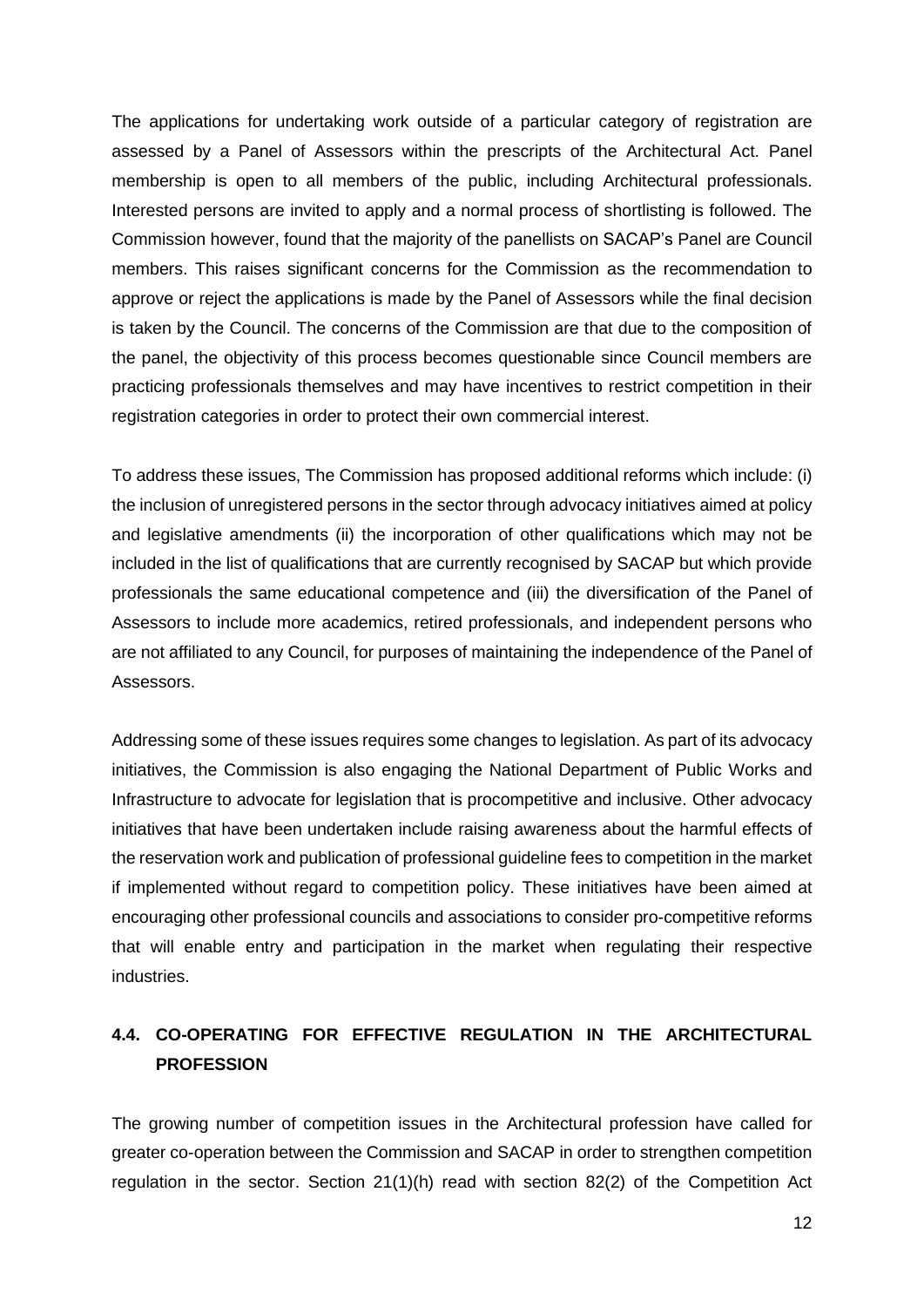enables the Commission to negotiate and conclude an agreement with any regulatory authority, which, in terms of any public regulation, has jurisdiction in respect of conduct regulated in terms of the Competition Act. In order to improve regulation of the Architectural profession, the Commission and SACAP have concluded a Memorandum of Understanding (MOU). <sup>17</sup> The MOU is aimed at enabling the Commission and SACAP to collaborate on efforts to promote competition in the Architectural profession and to collectively work towards addressing the outstanding competition issues.

In particular, the MOU will enable the Commission and SACAP to consult with each other annually on any proposed changes to the IDOW to ensure that its provisions are procompetitive and that nothing in the policy contravenes any section or objectives of the Competition Act. The MOU establishes cooperation between the Commission and SACAP that seeks to ensure that the design and application of the IDOW:

i ) does not exclude unregistered persons or non-members of SACAP from participating in the market;

- ii ) facilitates access to architectural work to all registered and unregistered persons; and
- iii) promotes the transformation of the architectural profession.

The MOU will also enable the Commission and SACAP to consult with each other on the process for the setting of professional guideline fees. This will ensure that such process does not contravene any section or objectives of the Competition Act and that any competition issues that do arise, are mitigated. The MOU will enable the Commission and SACAP to monitor the impact of the professional guideline fees on the market and to respond accordingly to any adverse effects.

### **5. CONCLUSION**

Professional services are characterised by information asymmetry. As a result of these asymmetries, consumers are not always able to assess the quality of services that have been provided to them. Sector regulation seeks to address these market failures in professional services markets. The regulations can, however, restrict competition more than is appropriate or necessary, raising entry barriers and limiting price competition. Such potential conflict elevates the importance of cooperation and coordination between sector regulators and competition authorities.

<sup>17</sup> Available online: [http://www.compcom.co.za](http://www.compcom.co.za/)